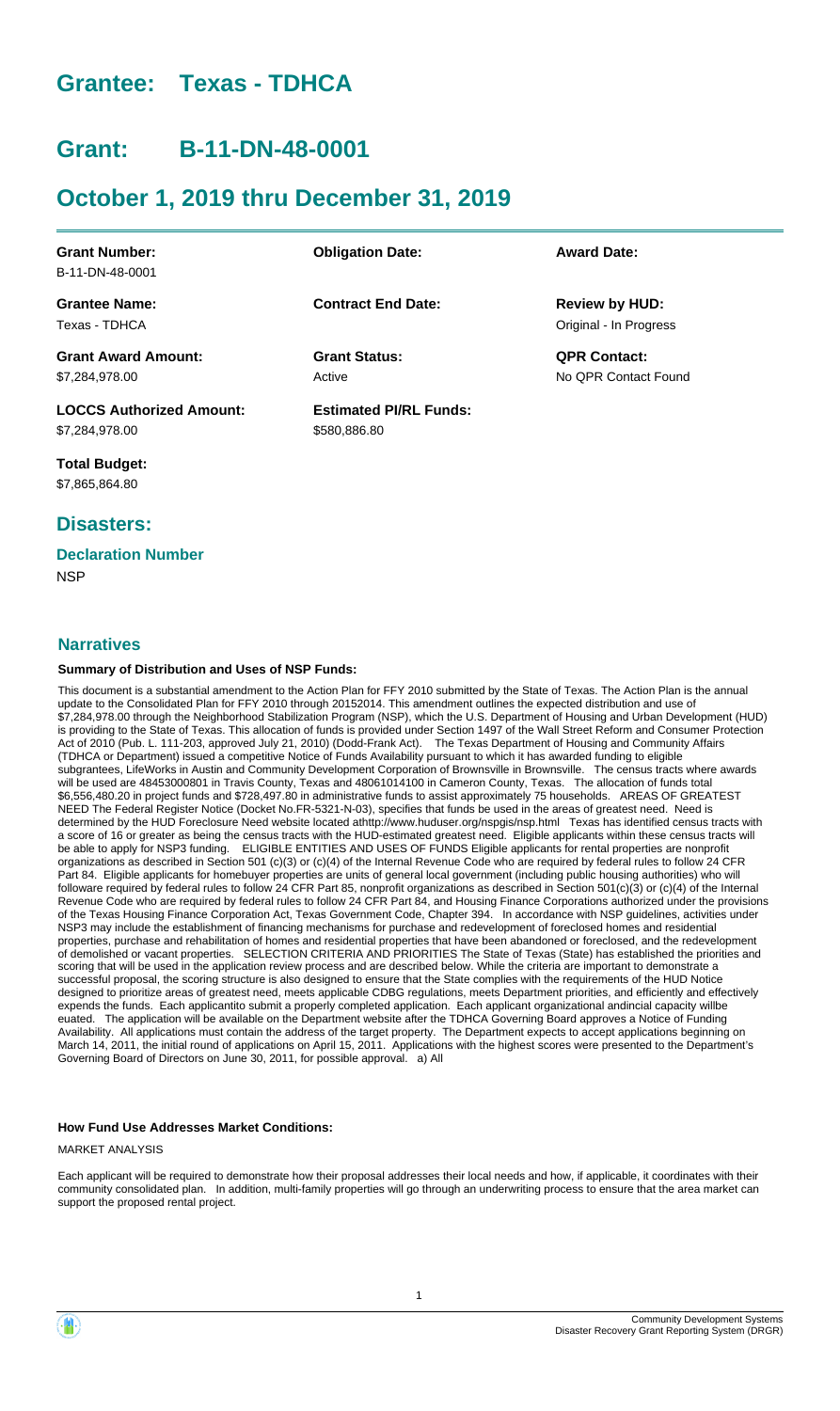#### **Ensuring Continued Affordability:**

The Texas NSP will adopt the HOME program standards for continued affordability for rental housing at 24 CFR 92.252 and homeownership at 24 CFR 92.254. The Texas NSP will follow the Single Family Mortgage limits under Section 203(b) of the National Housing Act which are allowable under HOME program standards. The ability of TDHCA to enforce this requirement for the full affordability period will be secured with a recapture provision in the loan documents.

#### **Definition of Blighted Structure:**

The Texas NSP will use local code to determine the definition of a blighted structure except that moral blight is not eligible. If there is no local definition, blighted structure shall mean that a structure exhibits objectively determinable signs of deterioration sufficient to constitute, in the Departments sole and reasonable judgment a likely threat to human health, safety, or the public welfare.

#### **Definition of Affordable Rents:**

The Texas NSP will adopt the HOME program standards for affordable rents at 24 CFR 92.252(a), (b), (c), (d), (e), (f) and (j).

#### **Housing Rehabilitation/New Construction Standards:**

Single Family Housing i) All housing that is constructed or rehabilitated with NSP3 funds must meet all applicable local codes, rehabilitation standards, ordinances, and zoning ordinances at the time of project completion. In the absence of a local code for new construction or rehabilitation, the housing must meet the International Residential Code and the National Electrical Code, as applicable. In addition, housing that is rehabilitated with NSP3 funds must meet all applicable energy efficiency standards established by §2306.187 of the Texas Government Code, and energy standards as verified by RESCHECK. ii) If a Texas NSP3 assisted single-family or duplex is newly constructed and reconstructed, the applicant must also ensure compliance with the universal design features in new construction, established by §2306.514 of the Texas Government Code, and as implemented by TDHCA. iii) All NSP3 assisted properties must meet all applicable State and local housing quality standards and code requirements, which at a minimum must address Universal Physical Condition Standards (UPCS) or the housing quality standards (HQS) in 24 CFR §982.40, but only if HQS is required for another funding source. If there are no such standards or code requirements, the housing must meet Universal Physical Condition Assessment guidelines, unless HQS is required for another fund source. When NSP3 funds are used for rehabilitation the entire unit must be brought up to the applicable property standards, pursuant to 24 CFR §92.251(a)(1). iv) All NSP3 assisted ownership units must pass inspection by a licensed Texas Real Estate Commission inspector prior to occupation. Multifamily Rental Housing i) Housing that is constructed, reconstructed or rehabilitated with NSP funds must meet all applicable local codes, rehabilitation standards, ordinances, and zoning ordinances at the time of project completion. When NSP funds are used for rehabilitation, the entire unit development must be brought up to the applicable property standards, pursuant to 24 CFR §92.251(a) (1). In the absence of a local code for new construction, reconstruction, or rehabilitation, NSP-assisted new construction, reconstruction or rehabilitation must meet, as applicable, International Residential Code and the National Electrical Code. In addition, housing that is rehabilitated with NSP3 funds must meet all applicable energy efficiency standards established by §2306.187 of the Texas Government Code, and energy standards as verified by RESCHECK. ii) To avoid duplicative inspections when Federal Housing Administration (FHA) financing is involved in an NSP-assisted property, a participating jurisdiction may rely on a Minimum Property Standards (MPS) inspection performed by a qualified person. Gut rehabilitation, reconstruction or new construction of residential buildings up to three stories must be designed to meet the standard for Energy Star Qualified New Homes. All gut rehabilitation, reconstruction or new construction of mid-or high-rise multifamily housing must be designed to meet American Society of Heating, Refrigerating, and Air-Conditioning Engineers (ASHRAE) Standard 90.1- 2004, Appendix G plus 20 percent. Other rehabilitation must meet these standards to tlicable to the rehabilitation work undertaken. iii) Muy Housing must meet the accessibility requirements at 24 CFR Part 8, which implements Section 504 of the Rehabilitation Act of 1973 (29 U.S.C. §794) and covered multifamily dwellings, as defined at 24 CFR §100.201, must also meet the design and construction requirements at 24 CFR §100.205, which implement the Fair Housing Act (42 U.S.C. 3601–3619) and the Fair Housing Act Design Manual produced by HUD. Additionally, pursuant to the current Qualified Allocation Plan as of the date of the application QAP 10 TAC §50.9(h)(4)(H), Developments inv

#### **Vicinity Hiring:**

NSP3 subgrantees, shall, to the maximum extent feasible, provide for the hiring of employees who reside in the vicinity, of projects funded this section or contract with small business that are owned and operated by persons residing in the vicinity of such projects. For the purposes of administering this requirement, HUD has adopted the Section 3 applicability thresholds for community development assistance at 24 CFR §135.3 (a)()(3)(ii). The NSP3 local hiring requirement does not replace the responsibilities of Section 3 of the Housing and Urban Development Act of 1968 (12 U.S.C §1701u), and implementing regulations at 24 CFR Part 135, except to the extent the obligations may be in direct conflict. Vicinity is defined as the census tract where the project is located. Small business means a business that meets the criteria set forth in section 3(a) of the Small Business Act. See 42 U.S.C. §5302(a)(23). All applicants will be required to have a vicinity preference plan in order to meet threshold scoring criteria.

#### **Procedures for Preferences for Affordable Rental Dev.:**

The Texas NSP3 Selection Critiera and Priorities includes a preference for Affordable Rental Development through the scoring structure.

#### **Grantee Contact Information:**

Texas Department of Housing and Community Affairs 221 E. 11th Street Austin, TX 78701

Brenda Hull Texas NSP Manager Office: 512-475-3033 brenda.hull@tdhca.state.tx.us

| <b>Overall</b><br><b>Total Projected Budget from All Sources</b> | <b>This Report Period</b><br>N/A | <b>To Date</b><br>\$7,666,635.46 |
|------------------------------------------------------------------|----------------------------------|----------------------------------|
| <b>Total Budget</b>                                              | \$0.00                           | \$7,666,635.46                   |
| <b>Total Obligated</b>                                           | \$0.00                           | \$7,652,169.96                   |

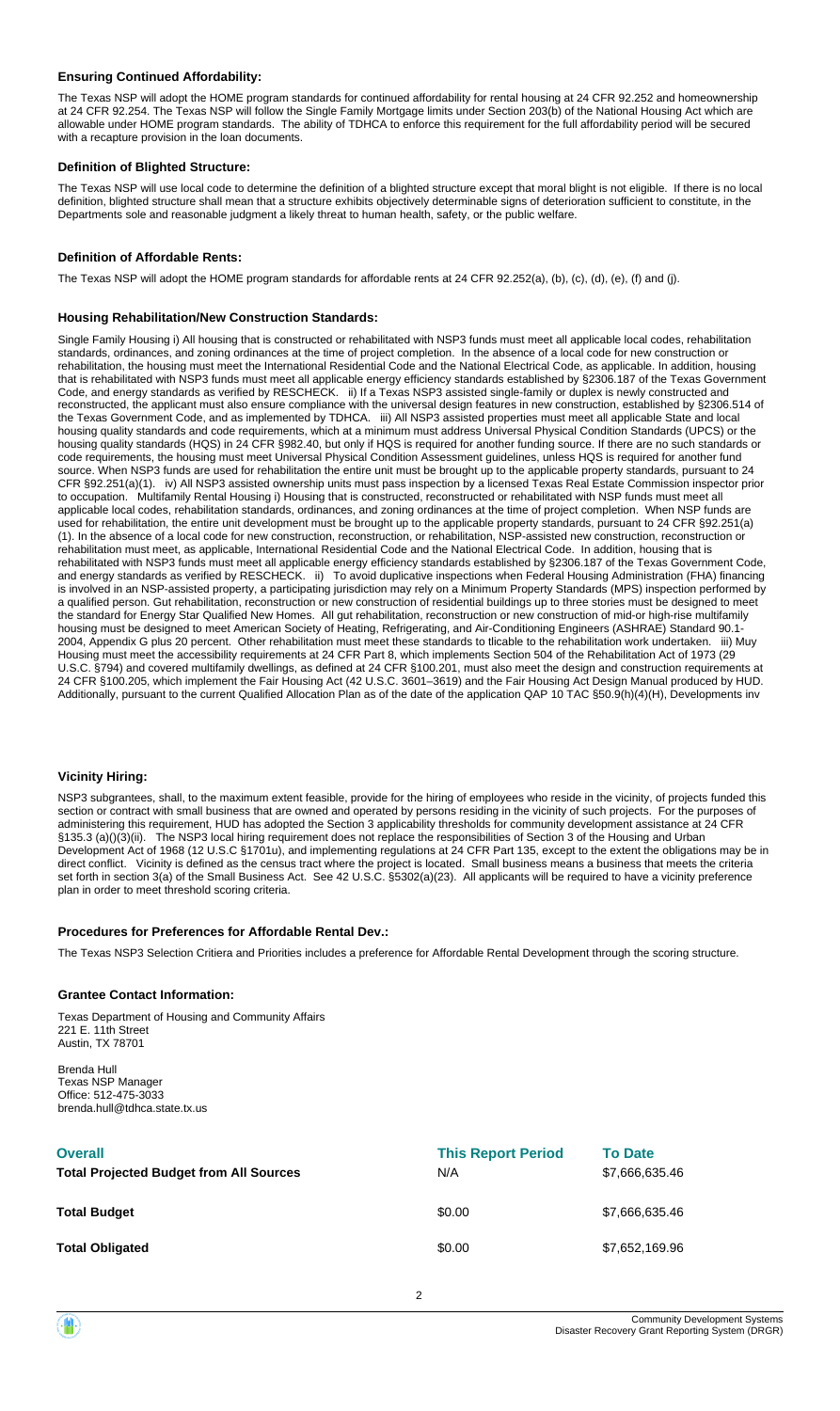| <b>Total Funds Drawdown</b>                  | \$209,808.00 | \$7,182,210.66 |
|----------------------------------------------|--------------|----------------|
| <b>Program Funds Drawdown</b>                | \$186,892.93 | \$6,594,714.42 |
| <b>Program Income Drawdown</b>               | \$22,915.07  | \$587,496.24   |
| <b>Program Income Received</b>               | \$9,038.86   | \$590,827.10   |
| <b>Total Funds Expended</b>                  | \$0.00       | \$6,528,598.89 |
| <b>Most Impacted and Distressed Expended</b> | \$0.00       | \$0.00         |
| <b>Match Contributed</b>                     | \$0.00       | \$0.00         |

# **Progress Toward Required Numeric Targets**

| <b>Requirement</b>                                 | <b>Target</b>  | <b>Actual</b>  |
|----------------------------------------------------|----------------|----------------|
| <b>Overall Benefit Percentage (Projected)</b>      |                | $0.00\%$       |
| <b>Overall Benefit Percentage (Actual)</b>         |                | $0.00\%$       |
| <b>Minimum Non-Federal Match</b>                   | \$0.00         | \$0.00         |
| <b>Limit on Public Services</b>                    | \$1,092,746.70 | \$0.00         |
| Limit on Admin/Planning                            | \$728,497.80   | \$728,497.80   |
| <b>Limit on Admin</b>                              | \$0.00         | \$728,497.80   |
| Most Impacted and Distressed Threshold (Projected) | \$0.00         | \$0.00         |
| <b>Progress towards LH25 Requirement</b>           | \$1,966,466.20 | \$3,781,645.82 |

# **Overall Progress Narrative:**

TDHCA continues to work closely with its sole NSP3 subrecipient, CDC of Brownsville, to provide technical assistance and oversight in an effort to guide NSP3 toward successful completion. This quarter the following Activities had no reportable actions: 77110000110 E2SA

77110003105 PI 77110003105 PI-SA TDHCA Administration No activity this quarter.

## **Project Summary**

| <b>Project #, Project Title</b> | <b>This Report</b>                      | <b>To Date</b>                          |                                         |  |
|---------------------------------|-----------------------------------------|-----------------------------------------|-----------------------------------------|--|
|                                 | <b>Program Funds</b><br><b>Drawdown</b> | <b>Project Funds</b><br><b>Budgeted</b> | <b>Program Funds</b><br><b>Drawdown</b> |  |
| 0006, Program Income            | \$0.00                                  | \$491,000.00                            | \$0.00                                  |  |
| 1, Financing Mechanisms         | \$0.00                                  | \$231,252.24                            | \$45,233.46                             |  |
| 2, Redevelopment                | \$186,892.93                            | \$6,346,885.42                          | \$5,820,983.16                          |  |
| 3. Administration               | \$0.00                                  | \$728,497.80                            | \$728,497.80                            |  |
| 4, Program Income               | \$0.00                                  | \$0.00                                  | \$0.00                                  |  |
| 9999, Restricted Balance        | \$0.00                                  | \$0.00                                  | \$0.00                                  |  |

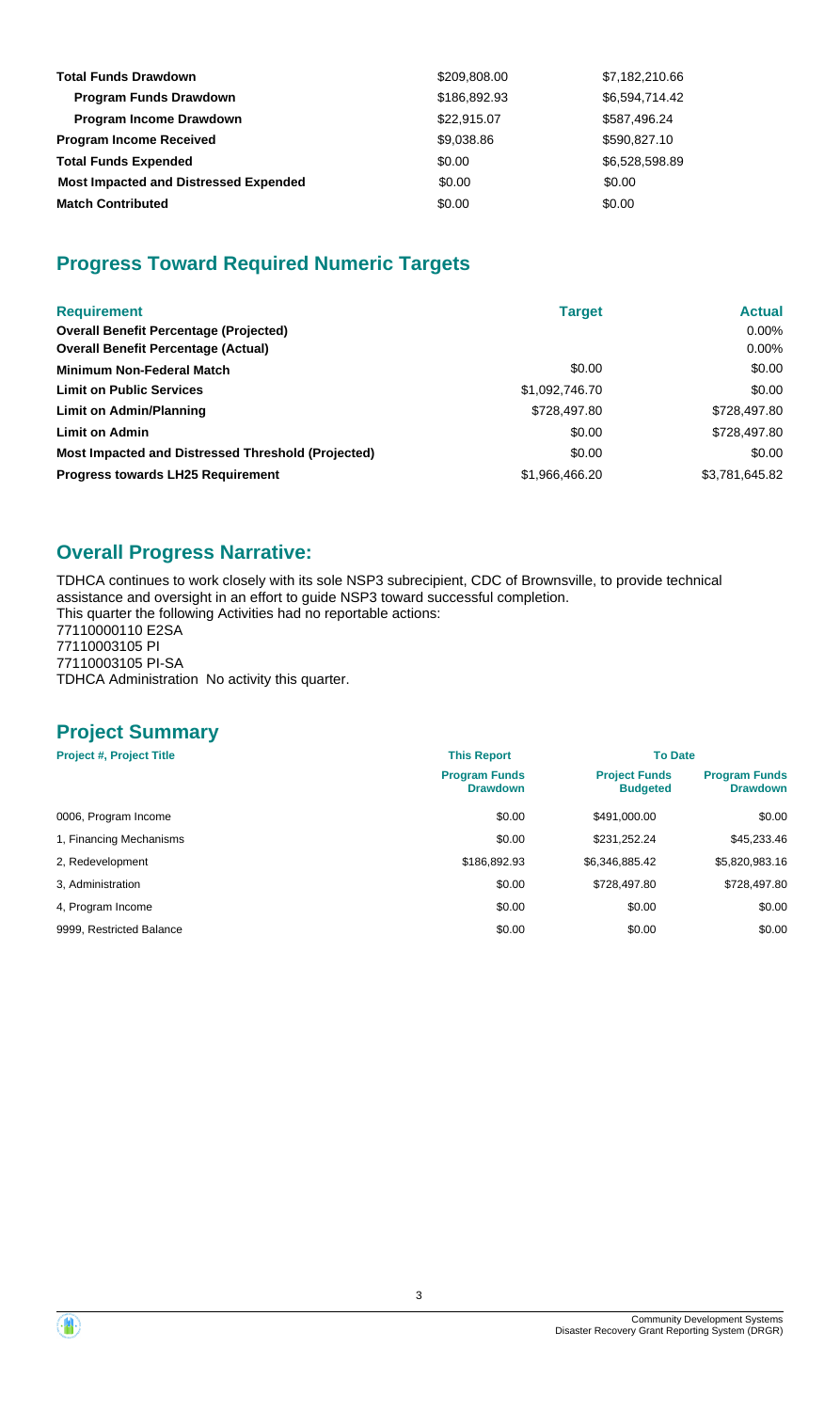# **Activities**

## **Project # / 1 / Financing Mechanisms**

#### **Grantee Activity Number: 77110000105 A2 CDC Brownsville - Homebuyer Assistance Setaside Activity Title:**

# **Activitiy Category:**

Homeownership Assistance to low- and moderate-income Under Way **Project Number:**

#### 1

**Projected Start Date:** 08/22/2013

**Benefit Type:** Direct Benefit (Households)

#### **National Objective:**

# **Activity Status: Projected End Date: Project Title:** Financing Mechanisms

08/31/2019

**Completed Activity Actual End Date:**

NSP Only - LMMI Community Development Corporation of Brownsville **Responsible Organization:**

| <b>Overall</b>                                 | <b>Oct 1 thru Dec 31, 2019</b> | <b>To Date</b> |
|------------------------------------------------|--------------------------------|----------------|
| <b>Total Projected Budget from All Sources</b> | N/A                            | \$231,252.24   |
| <b>Total Budget</b>                            | \$0.00                         | \$231,252.24   |
| <b>Total Obligated</b>                         | \$0.00                         | \$231,252.24   |
| <b>Total Funds Drawdown</b>                    | \$0.00                         | \$89,090.64    |
| <b>Program Funds Drawdown</b>                  | \$0.00                         | \$45,233.46    |
| <b>Program Income Drawdown</b>                 | \$0.00                         | \$43,857.18    |
| <b>Program Income Received</b>                 | \$701.25                       | \$8,611.44     |
| <b>Total Funds Expended</b>                    | \$0.00                         | \$89,090.64    |
| <b>Most Impacted and Distressed Expended</b>   | \$0.00                         | \$0.00         |
| <b>Match Contributed</b>                       | \$0.00                         | \$0.00         |

## **Activity Description:**

Developer shall coordinate access to Texas NSP Homebuyer Assistance for no less than twenty-one (21) households at or below 120% of the current AMI at the time of homebuyer contract.

## **Location Description:**

Developer shall carry out the following activities in the target area and specified neighborhoods identified in its Texas NSP3 Application.

## **Activity Progress Narrative:**

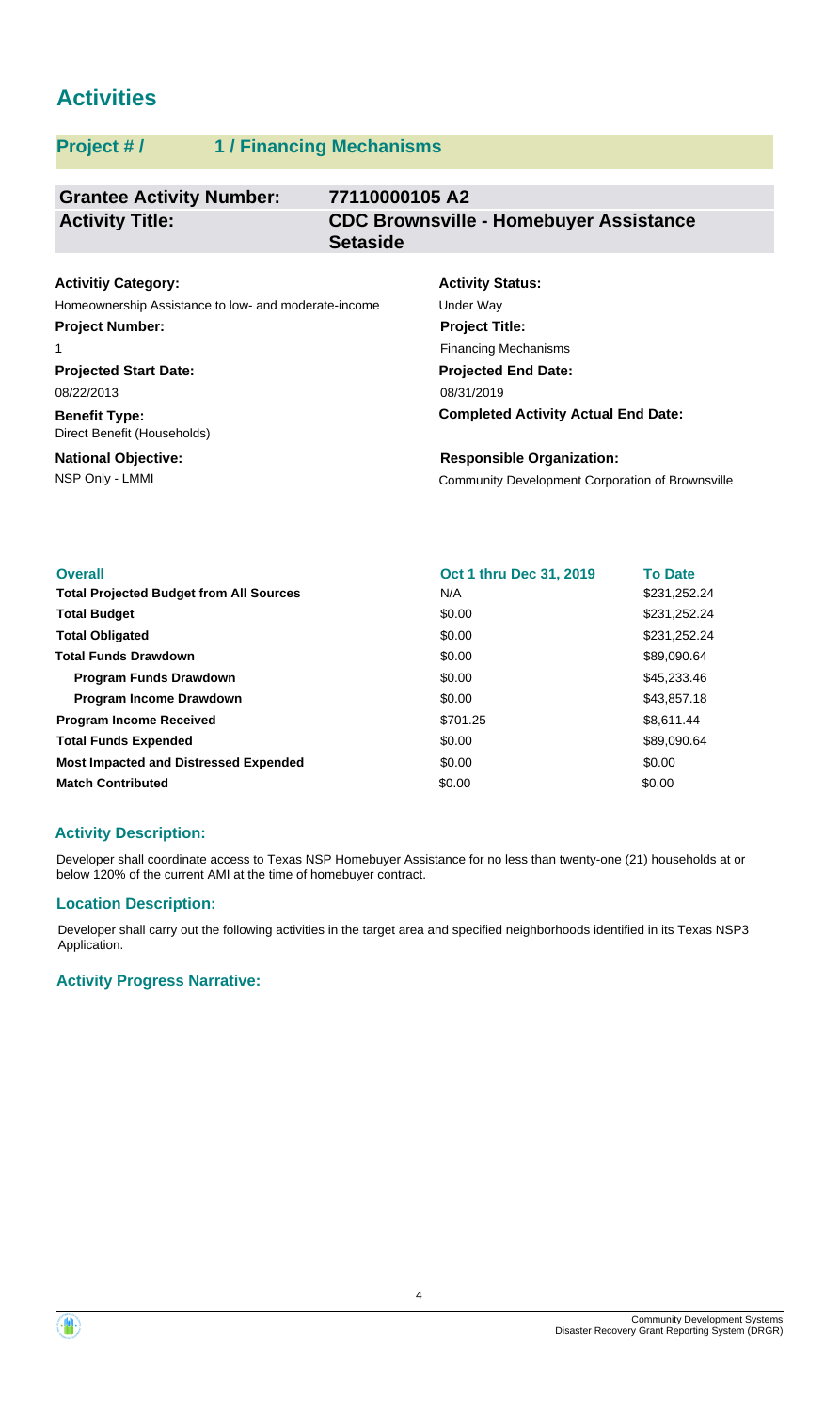### **Accomplishments Performance Measures**

|                         | <b>This Report Period</b> | <b>Cumulative Actual Total / Expected</b> |
|-------------------------|---------------------------|-------------------------------------------|
|                         | Total                     | Total                                     |
| # of Housing Units      | 0                         | 2/21                                      |
| # of Singlefamily Units | 0                         | 2/21                                      |

### **Beneficiaries Performance Measures**

|                    |     | <b>This Report Period</b> |       |     | <b>Cumulative Actual Total / Expected</b> |       |                |
|--------------------|-----|---------------------------|-------|-----|-------------------------------------------|-------|----------------|
|                    | Low | <b>Mod</b>                | Total | Low | <b>Mod</b>                                | Total | <b>Low/Mod</b> |
| # of Households    |     |                           |       | 2/0 | 0/21                                      | 2/21  | 100.00         |
| # Owner Households |     |                           |       | 2/0 | 0/21                                      | 2/21  | 100.00         |

### **Activity Locations**

**No Activity Locations found.**

## **Other Funding Sources Budgeted - Detail**

## **No Other Match Funding Sources Found**

**Other Funding Sources Amount Amount Amount Amount Amount Amount Amount** 

No Other Funding Sources Found Total Other Funding Sources

## **Project # / 2 / Redevelopment**

| <b>Grantee Activity Number:</b> | 77110000105 E2                 |  |
|---------------------------------|--------------------------------|--|
| <b>Activity Title:</b>          | <b>CDC Brownsville - Redev</b> |  |
|                                 |                                |  |
| <b>Activitiy Category:</b>      | <b>Activity Status:</b>        |  |
| Construction of new housing     | Under Way                      |  |
| <b>Project Number:</b>          | <b>Project Title:</b>          |  |
| $\overline{2}$                  | Redevelopment                  |  |
| <b>Projected Start Date:</b>    | <b>Projected End Date:</b>     |  |
| 08/22/2013                      | 12/31/2020                     |  |
|                                 |                                |  |

**Benefit Type:** Direct Benefit (Households)

**National Objective:**

# **Completed Activity Actual End Date:**

NSP Only - LMMI Community Development Corporation of Brownsville **Responsible Organization:**

| <b>Overall</b><br><b>Total Projected Budget from All Sources</b> | Oct 1 thru Dec 31, 2019<br>N/A | <b>To Date</b><br>\$2,616,065.46 |
|------------------------------------------------------------------|--------------------------------|----------------------------------|
| <b>Total Budget</b>                                              | \$0.00                         | \$2,616,065.46                   |
| <b>Total Obligated</b>                                           | \$0.00                         | \$2,601,599.96                   |
| <b>Total Funds Drawdown</b>                                      | \$183,312.00                   | \$2,534,194.46                   |
| <b>Program Funds Drawdown</b>                                    | \$161,424,90                   | \$2,180,951.31                   |
| <b>Program Income Drawdown</b>                                   | \$21,887.10                    | \$353,243.15                     |

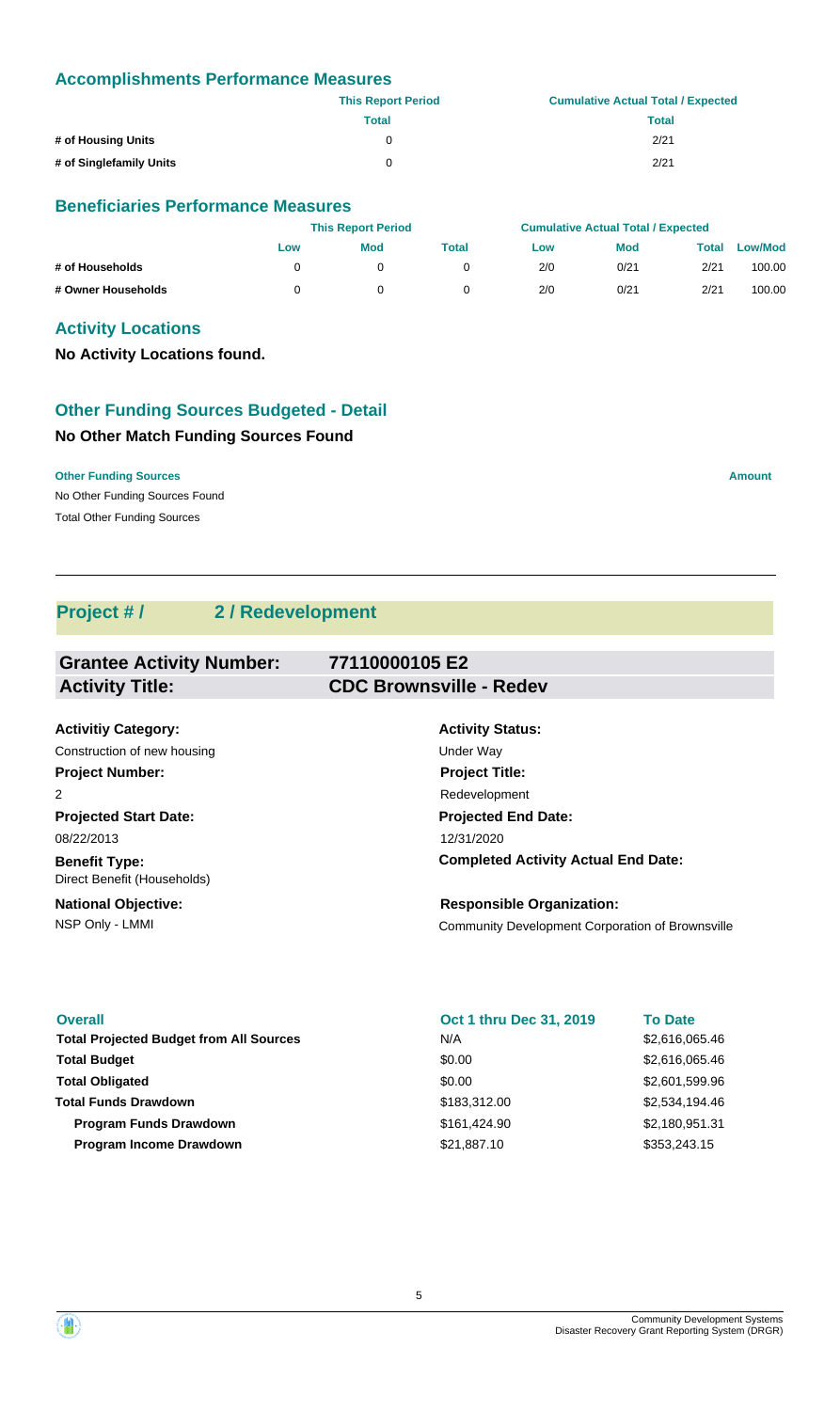| <b>Program Income Received</b>                   | \$8,337.61 | \$582,215.66   |
|--------------------------------------------------|------------|----------------|
| <b>Total Funds Expended</b>                      | \$0.00     | \$2,125,136.33 |
| Community Development Corporation of Brownsville | \$0.00     | \$2,125,136,33 |
| <b>Most Impacted and Distressed Expended</b>     | \$0.00     | \$0.00         |
| <b>Match Contributed</b>                         | \$0.00     | \$0.00         |

### **Activity Description:**

Developer shall conduct the new construction of no less than twenty-one (21) new housing units within the target area(s).

#### **Location Description:**

Developer shall carry out the following activities in the target area and specified neighborhoods identified in its Texas NSP3 Application.

#### **Activity Progress Narrative:**

CDC Brownsville originally contracted to build no fewer than 21 households at or below 120% AMI. At least 6 of 21 households should earn 50% or less of AMI. In August 2018, CDCB agreed to assist an additional 7 households (for a new total of 28) with unspent NSP3 funds in this contract. Drawdown amount reflects reimbursement of closing costs for homebuyers this quarter.

#### **Accomplishments Performance Measures**

|                         | <b>This Report Period</b> | <b>Cumulative Actual Total / Expected</b> |
|-------------------------|---------------------------|-------------------------------------------|
|                         | Total                     | <b>Total</b>                              |
| # of Housing Units      |                           | 18/21                                     |
| # of Singlefamily Units |                           | 18/21                                     |

## **Beneficiaries Performance Measures**

|                    | <b>This Report Period</b> |            |       |      | <b>Cumulative Actual Total / Expected</b> |       |                |
|--------------------|---------------------------|------------|-------|------|-------------------------------------------|-------|----------------|
|                    | Low                       | <b>Mod</b> | Total | Low  | <b>Mod</b>                                | Total | <b>Low/Mod</b> |
| # of Households    |                           |            |       | 15/0 | 4/21                                      | 19/21 | 100.00         |
| # Owner Households |                           |            |       | 15/0 | 4/21                                      | 19/21 | 100.00         |

#### **Activity Locations**

**No Activity Locations found.**

## **No Other Match Funding Sources Found Other Funding Sources Budgeted - Detail**

#### **Other Funding Sources Amount Amount Amount Amount Amount Amount Amount**

No Other Funding Sources Found Total Other Funding Sources

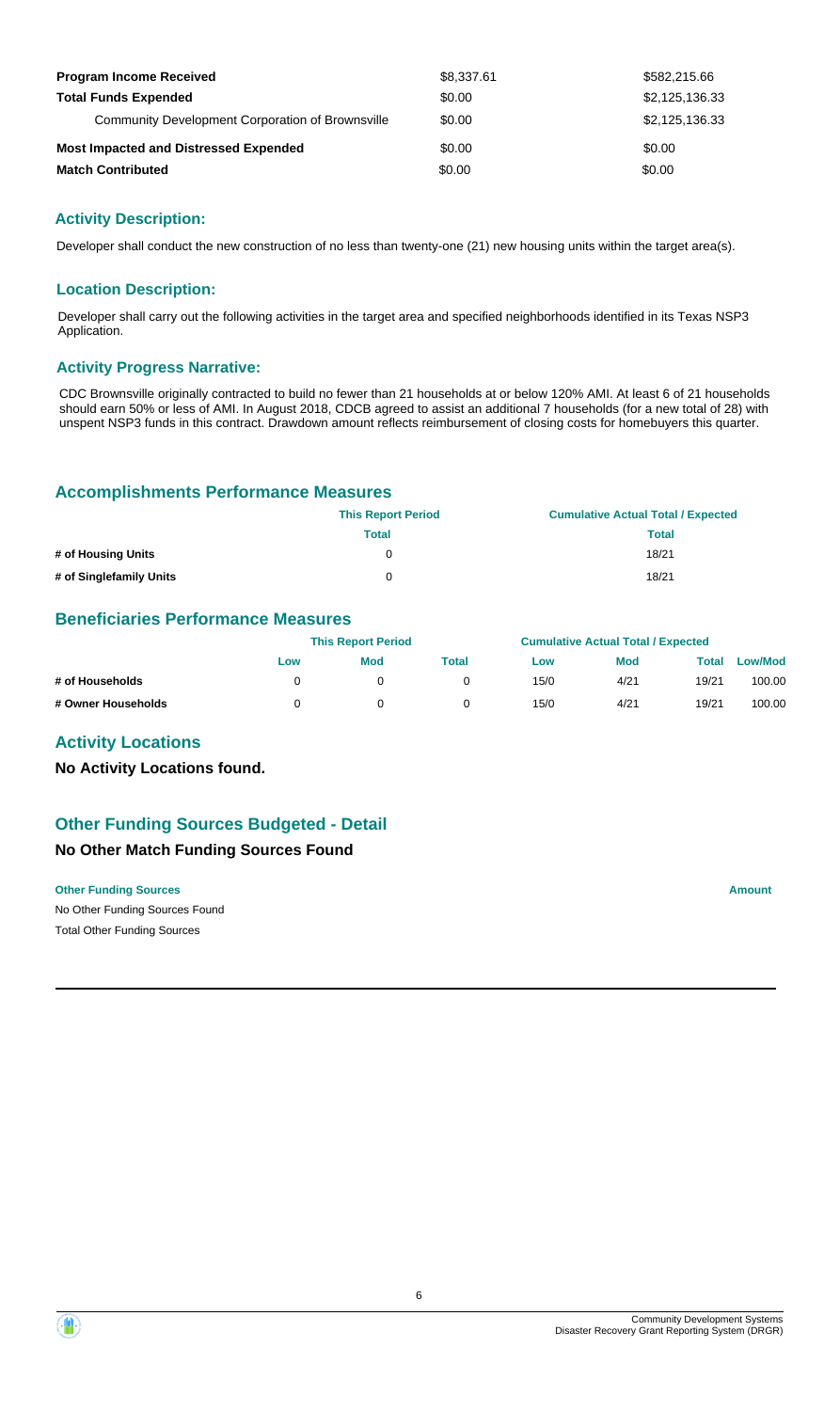# **77110000105 E2SA**

#### **Activity Title: CDC Brownsville - Redev Set Aside**

#### **Activitiy Category:**

Construction of new housing Theorem 2012 Construction of new housing Under Way

## **Project Number:**

 $\overline{2}$ 

**Projected Start Date:** 08/22/2013

**Benefit Type:** Direct Benefit (Households)

### **National Objective:**

# **Activity Status: Projected End Date: Completed Activity Actual End Date:** 12/31/2020 **Project Title:** Redevelopment

#### **Responsible Organization:**

NSP Only - LH - 25% Set-Aside Community Development Corporation of Brownsville

| <b>Overall</b>                                          | Oct 1 thru Dec 31, 2019 | <b>To Date</b> |
|---------------------------------------------------------|-------------------------|----------------|
| <b>Total Projected Budget from All Sources</b>          | N/A                     | \$105,157.96   |
| <b>Total Budget</b>                                     | \$0.00                  | \$105,157.96   |
| <b>Total Obligated</b>                                  | \$0.00                  | \$105,157.96   |
| <b>Total Funds Drawdown</b>                             | \$26,496.00             | \$48,153.96    |
| <b>Program Funds Drawdown</b>                           | \$25,468.03             | \$25,468.03    |
| Program Income Drawdown                                 | \$1,027.97              | \$22,685.93    |
| <b>Program Income Received</b>                          | \$0.00                  | \$0.00         |
| <b>Total Funds Expended</b>                             | \$0.00                  | \$18,831.40    |
| <b>Community Development Corporation of Brownsville</b> | \$0.00                  | \$18,831.40    |
| <b>Most Impacted and Distressed Expended</b>            | \$0.00                  | \$0.00         |
| <b>Match Contributed</b>                                | \$0.00                  | \$0.00         |

## **Activity Description:**

Developer shall conduct the new construction of one new housing unit within the target area(s).

## **Location Description:**

Developer shall carry out the following activities in the target area (Brownsville) and specified neighborhoods identified in its Texas NSP3 Application.

## **Activity Progress Narrative:**

CDC Brownsville originally contracted to build no fewer than 21 households at or below 120% AMI. At least 6 of 21 households should earn 50% or less of AMI. In August 2018, CDCB agreed to assist an additional 7 households (for a new total of 28) with unspent NSP3 funds in this contract. Drawdown amount reflects reimbursement of closing costs for low-income homebuyers this quarter.

#### **Accomplishments Performance Measures**

**This Report Period Cumulative Actual Total / Expected Total Total**